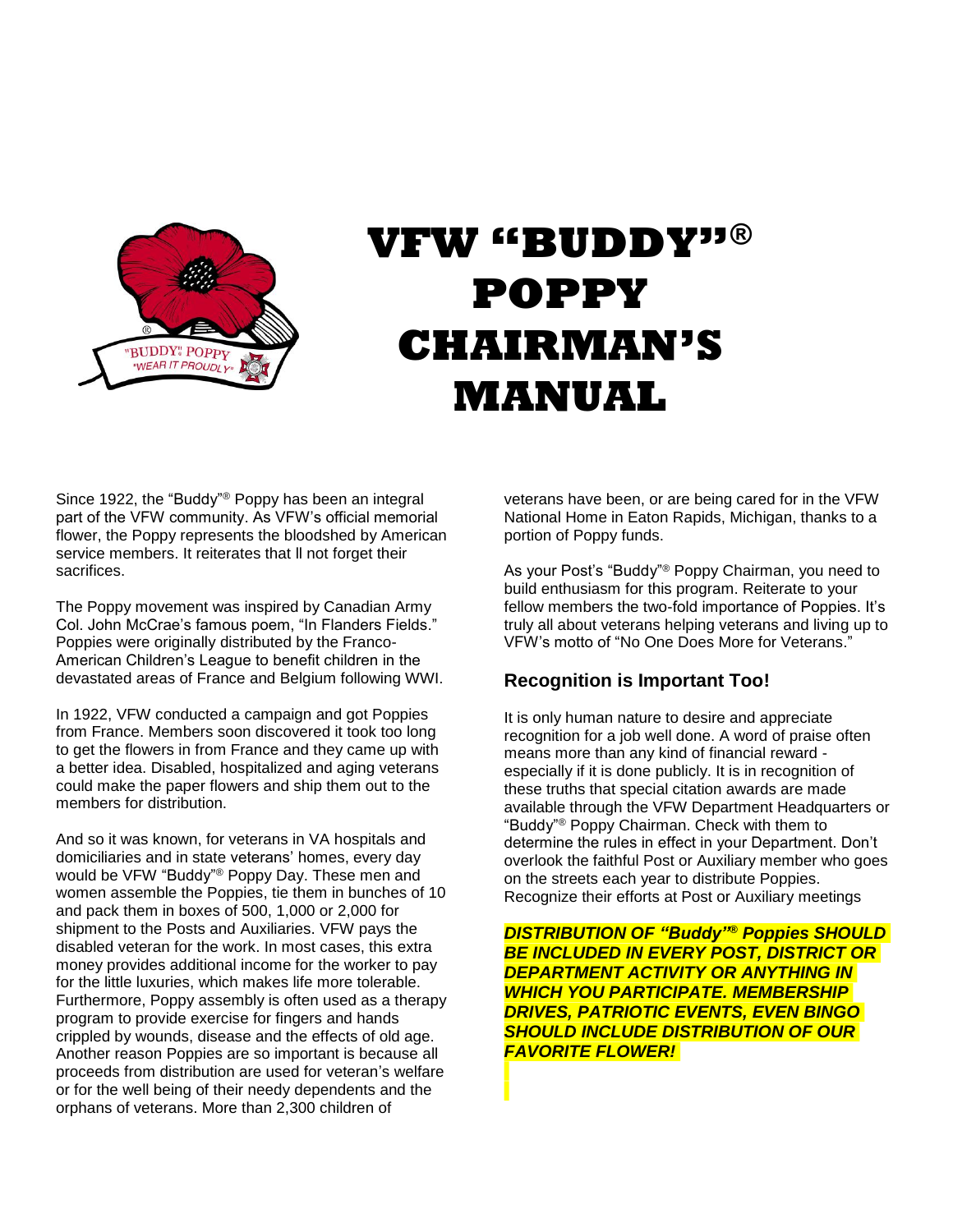There are two critical components to conducting a successful campaign:

## **PLANNING & ENTHUSIASM**

Planning ensures nothing will be left to chance and there will be plenty of Poppies for distribution. And the more enthusiasm you demonstrate, the greater your chances of inspiring others to help make this year's campaign a true success.

## **Here are some important things to consider when preparing for your "Buddy"® Poppy distribution:**

- $\checkmark$  Identify potential volunteers within your Post and Auxiliary and gather them together for an informational meeting explaining the purpose of the "Buddy" ® Poppy campaign.
- $\checkmark$  Plan on each volunteer distributing 200 Poppies. It sounds like a lot, but with the right placement in the community, 200 will go fast.
- $\checkmark$  Multiply the number of volunteers by 200 and that's approximately how many you should order.
- $\checkmark$  Choose distribution dates. Memorial Day and Veterans Day are always a popular time, but any time is a good time to distribute this memorial flower.
- **Request from your Department Headquarters an order form to purchase your Poppies at least 8 to 12 weeks in advance of your distribution dates.**
- Stake out key distribution venues in advance.
- $\sqrt{\phantom{a}}$  Choose high traffic areas and determine the number of workers you need to cover the locations. Ideal locations include storefronts, office or factory entrances and recreational areas.
- $\checkmark$  Make sure you get permission from the business owners before setting up shop. Post flyers around town in key areas such as the Post Office, coffee shops, gas stations, etc. It will let people know when and where they can get a "Buddy" ® Poppy.
- $\checkmark$  If your local newspaper has a community calendar section, be sure to let the editor know about two weeks in advance that you'd like to place your Poppy announcement on the calendar.
- $\checkmark$  Encourage your volunteers to smile and be enthusiastic during the distribution. If they appear friendly, it will project a good image for VFW.
- $\checkmark$  Make sure your volunteers wear their VFW or Auxiliary caps.
- $\sqrt{\phantom{a}}$  Remind your volunteers that they are not "selling" Poppies, but distributing them with the hope of getting donations.

**If you follow these simple steps, your "Buddy" ® Poppy campaign is sure to be a success.**

## **OVERCOMING ADVERSITY**

Many factors can lead to poor "Buddy" ® Poppy distributions. Perhaps you live in a bustling city like Chicago or New York City where folks aren't as eager to stop on the streets. Or maybe you live in a town with only 600 people and you'd be lucky to hand out 200 Poppies in a week. Or perhaps your members are primarily older and in failing health.

If any of these sound familiar, perhaps you should try a different approach to handing out the Poppies and raising funds for needy veterans.

Below is a list of alternative methods for distributing Poppies:

- ❖ Sell coat hanger wreaths made out of Poppies. Use a child-sized wire coat hanger and bend it into a circle. Straighten the hook to make a ground stake.
- Wind the stems of about 50 Poppies around the wire to complete your wreath. Popular around Memorial Day.
- Make a "Wall of Remembrance" at your Post. Patrons can request a Poppy in honor of a loved one who has died. Their name gets placed on the wall with a Poppy hanging next to it. Honorees' names can be typed on note cards with the Poppies stapled to them.
- ❖ Use Poppies to make table centerpieces that can be raffled off at Post suppers.
- ❖ Contact another civic organization in your community and ask if you can give a small presentation on the "Buddy" ® Poppy. Be sure to have plenty with you, as you'll likely get several takers.
- $\div$  Set up a booth at county fairs, public forums, school events, church suppers or other civic organization meetings.

Let your imagination and that of your volunteers guide you in distributing these beautiful red flowers.

## **REMEMBER: NEVER REFUSE SOMEONE A POPPY BECAUSE THEY ARE UNABLE TO CONTRIBUTE. A POPPY ON ANYONE'S LAPEL HONORS ALL VETERANS!**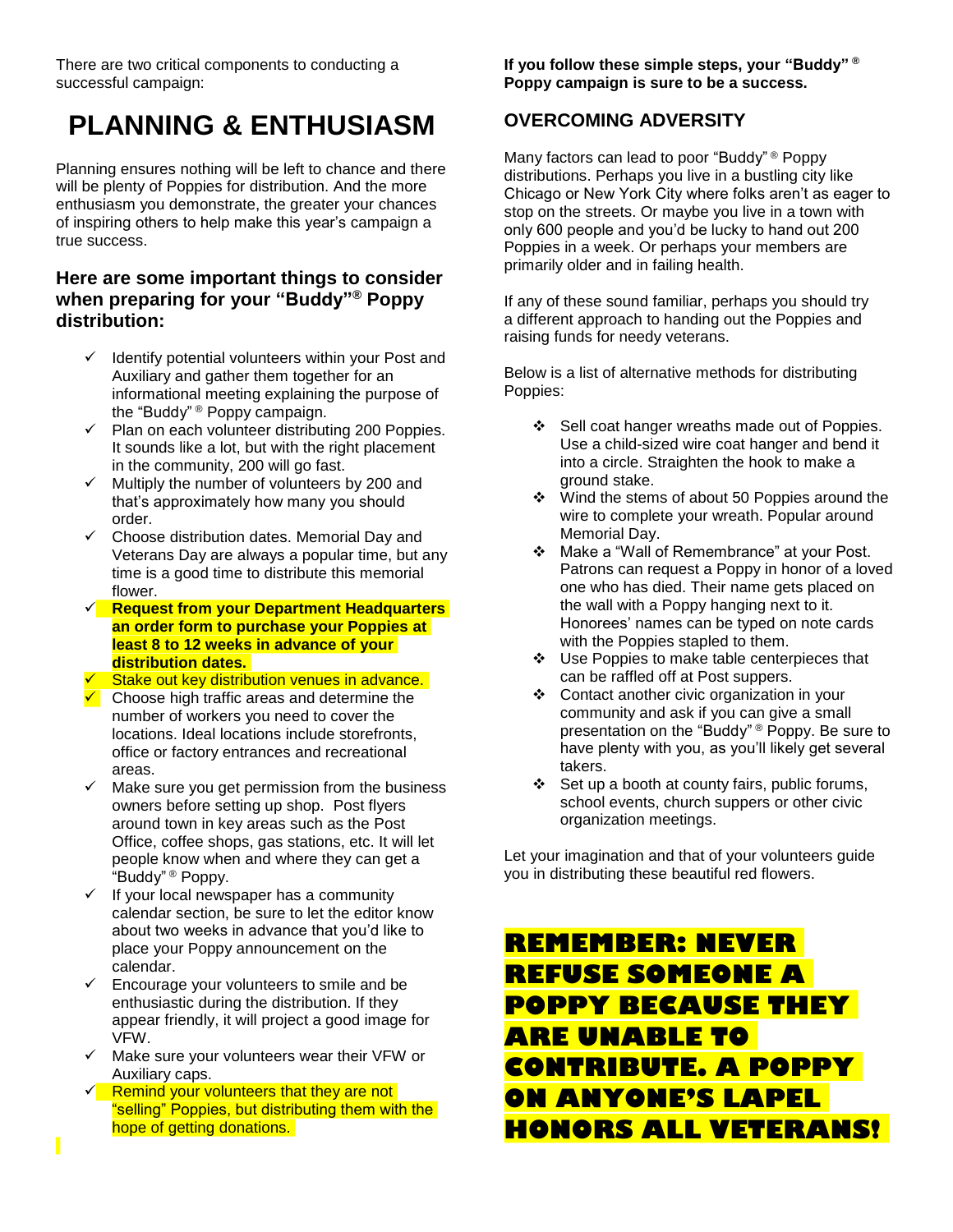## **NATIONAL "Buddy" ® Poppy CONTEST**

A "Buddy"® Poppy Display Contest will be held at the National Convention. Rules have been designed to put emphasis on the purpose and effectiveness of the displays. It is suggested that Department Contest rules be set up in conformance with this outline.

#### **Rules**

Displays will be presented and judged in three categories:

**Category 1. Public Promotion of Poppy Campaign** (Window, booth, parade, poster displays, campaign promotions, etc.)

Displays must be designed for public exposure and must bear a message soliciting a donation for and wearing of the VFW "Buddy"<sup>®</sup> Poppy. At least one Poppy used in the display must be in its original form and color, with label attached.

#### **Category 2. Memorial or Inspirational Displays**

(Wreaths, memorial tablets or plaques, patriotic or devotional themes)

Displays must be designed to honor the dead, to inspire devotion to God and Country, or to dramatize the activities supported by the "Buddy" ® Poppy. At least one Poppy used in the display must be in its original form and color, with label attached.

#### **Category 3. Artistic or Decorative Use of Poppies** (Post Home displays, table centerpieces, corsages, pictures, plaques, models, scenes, hats, novelty pieces, etc.)

Any display not meeting the qualifications for Categories 1 or 2 shall automatically be entered in Category 3. At least one Poppy used in the display must be in original form and color, with label attached.

SPECIAL NOTE: Departments purchasing over 250,000 Poppies will be allowed two displays in each of the three categories for the National Display Contest. All others will be allowed one display in each of the three categories.

The Department Adjutant will have to notify the Programs Director, in writing, by **June 30** of the Posts that will represent the Department in each category. This will allow us the time necessary to ensure each entry has sufficient space to set up at the National Convention.

The National Programs Committee shall have no responsibility in setting up, taking down, or returning displays. Displays may be entered and set up at any time from 8 a.m. Saturday until 12 Noon on Monday of the Convention week. Displays shall be set up in space provided in the Convention exhibit or meeting halls. At the time the display is set up, the responsible person must complete an entry form which will show the category of competition, the number of Poppies used, the purpose of the display, the Post and/or Auxiliary number and location, and the name of the person who will dismantle and remove the display at the close of the Convention.

Displays may be accompanied by a white card, not to exceed 4 X 6 inches in size, on which is lettered in black ink an explanation of the theme for the display or other information of interest to the viewer or the judges.

Post name, Post number, city or state (including the shape of your state) may not be visible on display entries; failure to comply will result in disqualification.

#### **Judging**

Judging of displays will be on the basis of effectiveness, purpose, clarity of theme, suitability, originality, beauty and number of Poppies used. Where a sample of a large number of identical items (such as corsages or wreaths) is entered, full credit shall be given for the total number of Poppies used.

#### **Prizes**

Plaques will be awarded to the first, second, and third place winners in each of the three categories.

## **NATIONAL "Buddy"® Poppy AWARDS**

Each year, awards are given to Department Commanders, Department "Buddy" ® Poppy Chairmen and Post Commanders and their respective Auxiliary counterparts. The contests are as follows:

## **Over One Million "Buddy"® Poppy Club**

**Recipients:** Department Commander & Auxiliary President.

**Criteria:** A national award will be issued to those Departments that have purchased 1 million or more "Buddy" ® Poppies during the current program year. Awarded automatically and presented at VFW's National Convention.

## **Divisional Contest**

**Recipients:** Department Commander & Auxiliary President.

**Criteria:** A National Award will be issued those Departments who lead each of the nine divisions at the end of the Memorial Day Campaign — June 30. The award will be forwarded to the Department headquarters for presentation following National Convention.